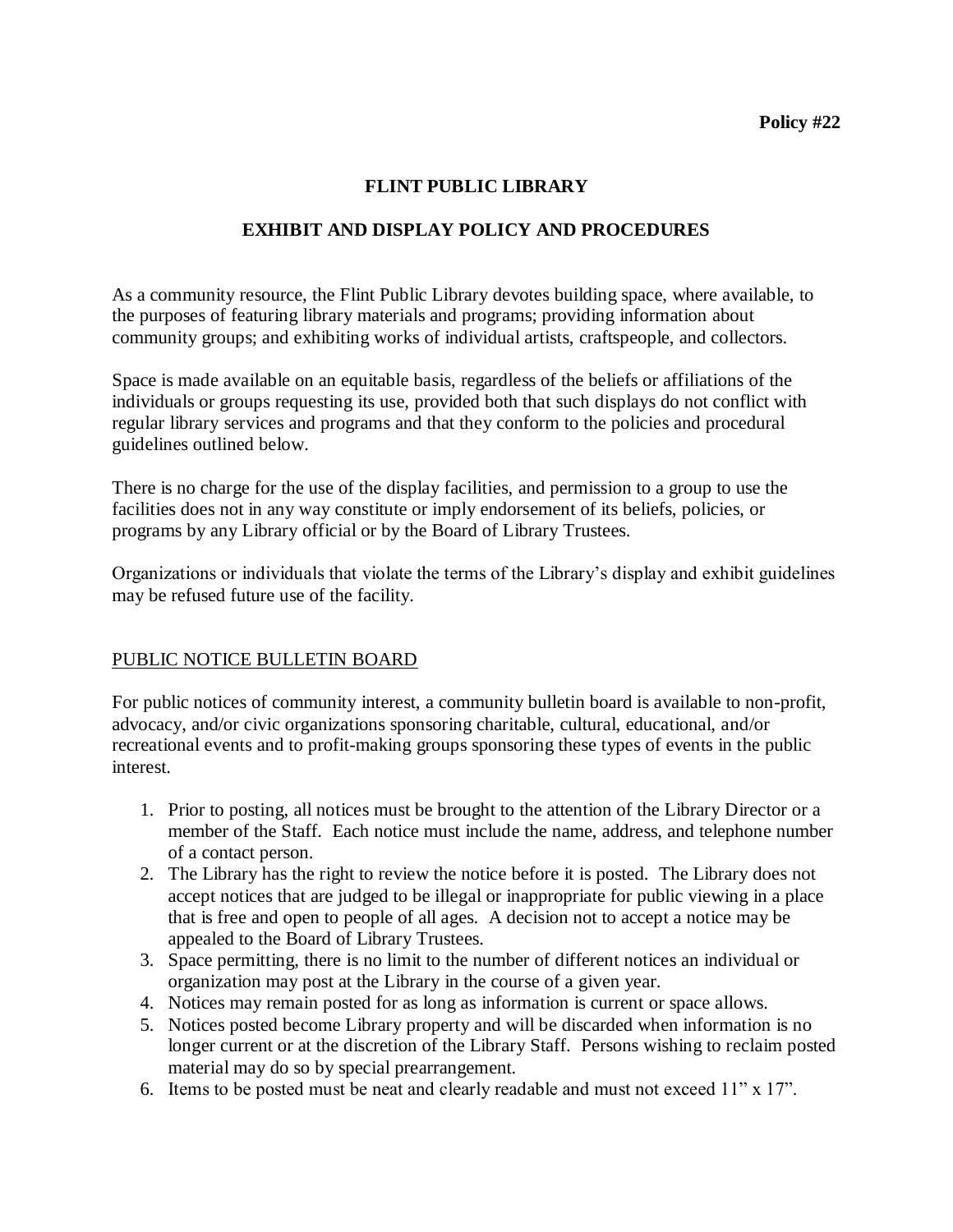- 7. Arrangement of the board(s) is the responsibility of Library Staff.
- 8. Notices posted in violation of this Policy will be removed and discarded.

### DISPLAYS AND EXHIBITS

The Library functions as an intellectual and cultural resource for the community. Exhibits and displays are a means through which the public can share experiences, appreciate special interests, and exchange information.

Exhibit areas are available on an equitable basis, regardless of the beliefs or affiliations of individuals or groups requesting their use. The fact that an organization or person is permitted the use of a Library display space does not in any way constitute an endorsement of their policies or beliefs.

In general, the Library does not accept exhibits of a purely commercial nature, unless they have a special educational, informational, or cultural value to the community. The Library does not accept any material being offered for sale to the public unless the proceeds directly benefit the Library.

Exhibits are accepted at the discretion of the Library Director. The Library has the right to review the materials before the exhibit is installed. The Library does not accept displays that are judged to be illegal or inappropriate for public viewing in a place that is free and open to people of all ages. A decision not to accept materials for an exhibit may be appealed to the Board of Library Trustees.

All exhibits and displays must adhere to the following guidelines:

- 1. Exhibit space must be reserved in advance.
- 2. Displays are generally placed for a period of up to four weeks. An organization or individual may request display space for four weeks in any twelve-month period.
- 3. Every effort is made to assure the safety of displayed materials, but the Library will assume no responsibility for the security of items on display.
- 4. The exhibitor must sign an agreement to
	- a. Assume the risk of loss or damage to materials exhibited, as no insurance is provided by the Library
	- b. Assume responsibility for installing and labeling the exhibit on the agreed installation date
	- c. Remove the exhibit promptly on the agreed dismantling date, and
	- d. Give the Library the right to remove the exhibit materials if they are not picked up by the agreed dismantling date.
- 5. Exhibit materials may be discarded, if not claimed within 30 days.
- 6. Exhibitors must use the library's hanging system and/or the adhesive materials recommended by the library. The room must be left in the same condition as it was found. If damage to walls or other areas of the room occur it will be the responsibility of the exhibitor to pay for the repairs.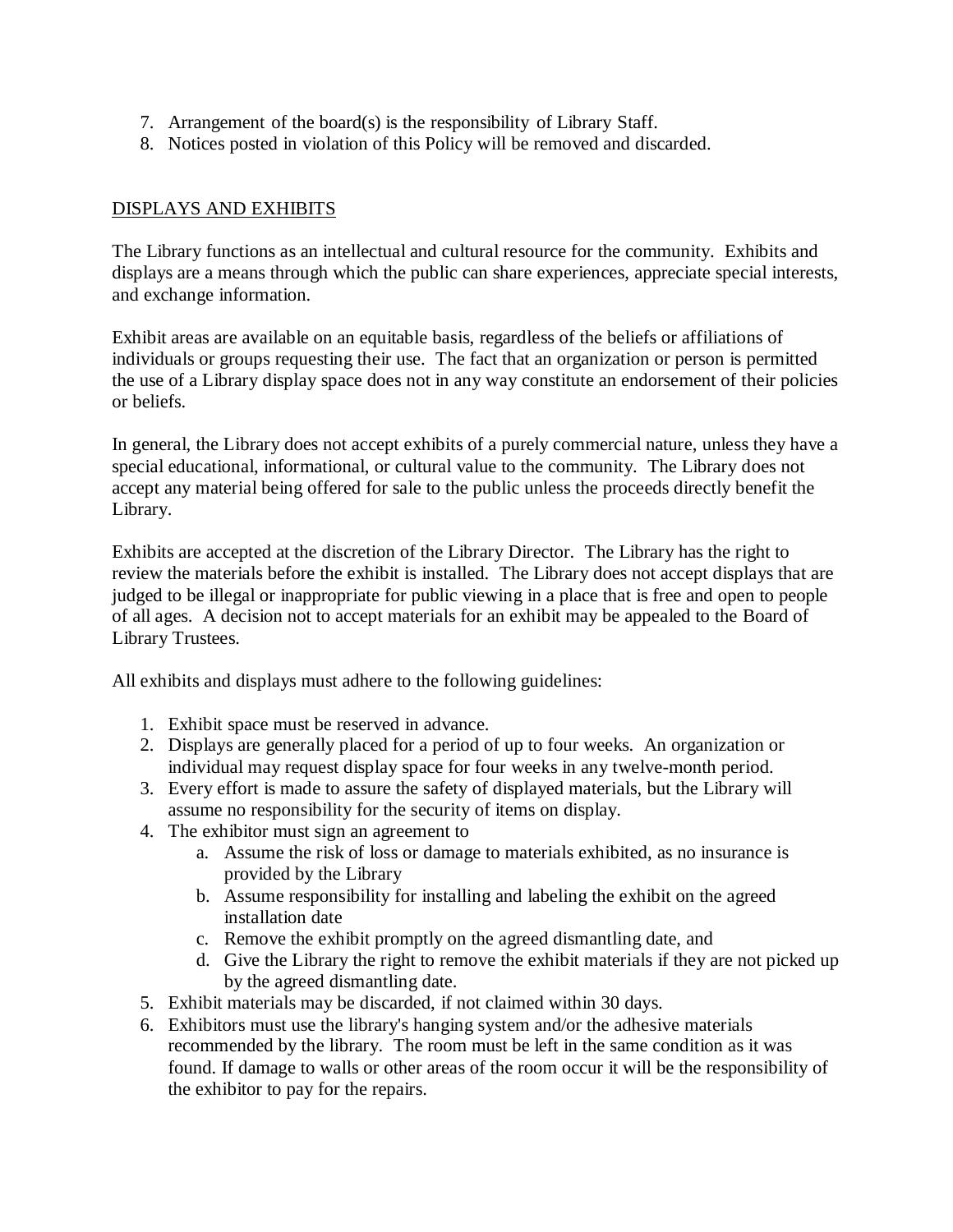7. A notice, stating the following, is to be posted with each exhibit:

The material within this exhibit is the presentation of *[the individual or organization responsible for the exhibit].* The Library does not advocate or endorse the viewpoint of any exhibit or exhibitor.

Adopted by the FPL Board of Trustees 5/15/95 Reviewed 1/13/97; 11/18/02 Amended 2/9/09 Updated 10/19/15 Reviewed 2/8/2021